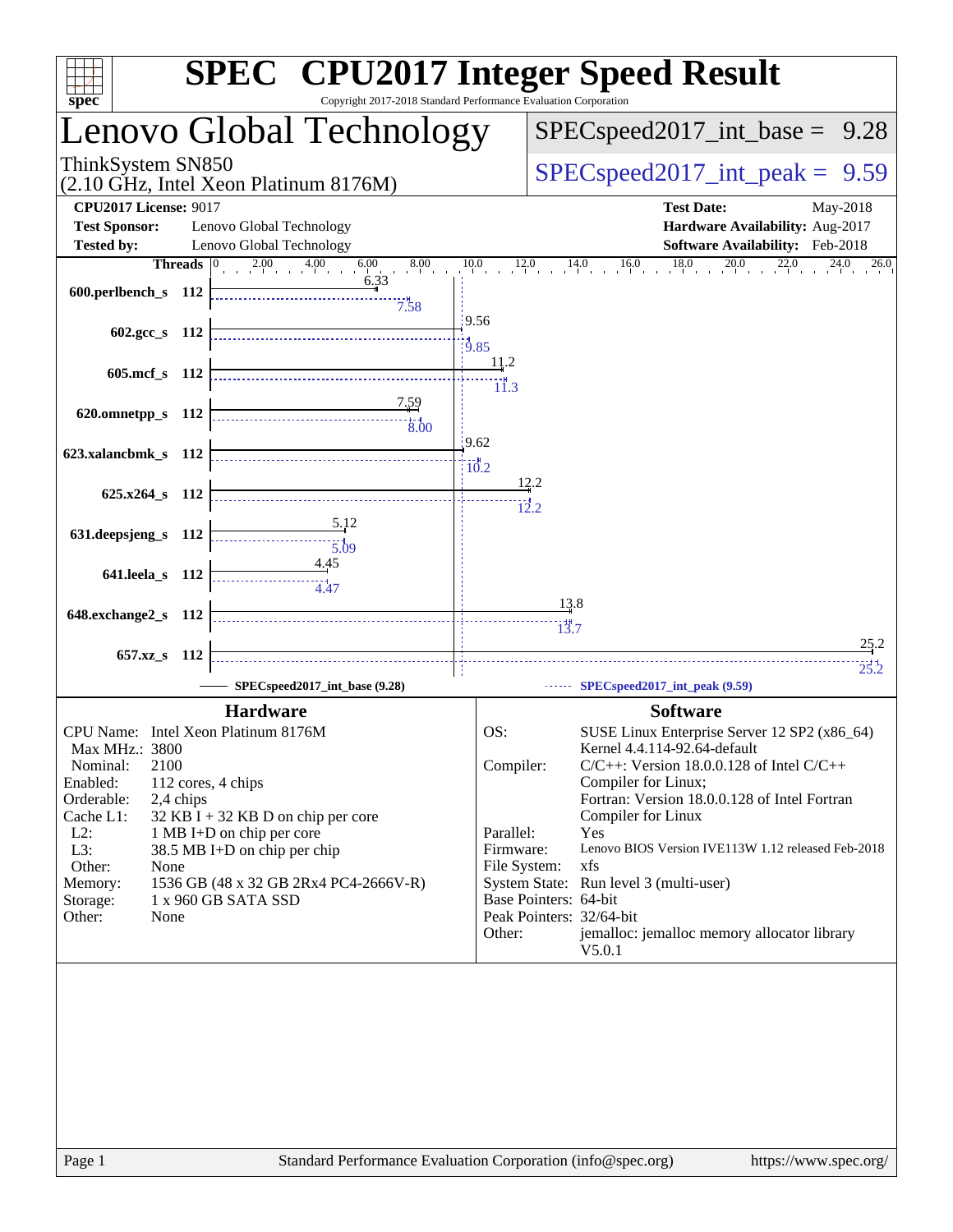

# Lenovo Global Technology

(2.10 GHz, Intel Xeon Platinum 8176M)

ThinkSystem SN850<br>  $SPEC speed2017$  int\_peak = 9.59

 $SPECspeed2017\_int\_base = 9.28$ 

**[Test Sponsor:](http://www.spec.org/auto/cpu2017/Docs/result-fields.html#TestSponsor)** Lenovo Global Technology **[Hardware Availability:](http://www.spec.org/auto/cpu2017/Docs/result-fields.html#HardwareAvailability)** Aug-2017 **[Tested by:](http://www.spec.org/auto/cpu2017/Docs/result-fields.html#Testedby)** Lenovo Global Technology **[Software Availability:](http://www.spec.org/auto/cpu2017/Docs/result-fields.html#SoftwareAvailability)** Feb-2018

**[CPU2017 License:](http://www.spec.org/auto/cpu2017/Docs/result-fields.html#CPU2017License)** 9017 **[Test Date:](http://www.spec.org/auto/cpu2017/Docs/result-fields.html#TestDate)** May-2018

### **[Results Table](http://www.spec.org/auto/cpu2017/Docs/result-fields.html#ResultsTable)**

|                                     | <b>Base</b>    |                |              |                | <b>Peak</b> |                |       |                |                |              |                |              |                |              |
|-------------------------------------|----------------|----------------|--------------|----------------|-------------|----------------|-------|----------------|----------------|--------------|----------------|--------------|----------------|--------------|
| <b>Benchmark</b>                    | <b>Threads</b> | <b>Seconds</b> | <b>Ratio</b> | <b>Seconds</b> | Ratio       | <b>Seconds</b> | Ratio | <b>Threads</b> | <b>Seconds</b> | <b>Ratio</b> | <b>Seconds</b> | <b>Ratio</b> | <b>Seconds</b> | <b>Ratio</b> |
| $600.$ perlbench $\mathsf{S}$       | 112            | 281            | 6.33         | 278            | 6.38        | 282            | 6.29  | 112            | 234            | 7.58         | 234            | 7.60         | 237            | 7.49         |
| $602 \text{.} \text{gcc}\text{.}$ s | 112            | 416            | 9.57         | 416            | 9.56        | 417            | 9.56  | 112            | 404            | 9.85         | 404            | 9.86         | 405            | 9.84         |
| $605$ .mcf s                        | 112            | 423            | 11.2         | 425            | 11.1        | 423            | 11.2  | 112            | 422            | 11.2         | <u>419</u>     | 11.3         | 419            | 1.3          |
| 620.omnetpp_s                       | 112            | 215            | 7.59         | 205            | 7.94        | 217            | 7.52  | 112            | 204            | 8.00         | 204            | 8.01         | 214            | 7.61         |
| 623.xalancbmk s                     | 112            | 147            | 9.62         | 147            | 9.65        | 148            | 9.61  | 112            | 139            | 10.2         | 138            | 10.3         | 139            | 10.2         |
| $625.x264$ s                        | 112            | 145            | 12.2         | 145            | 12.1        | 145            | 12.2  | 112            | 145            | 12.2         | 145            | 12.2         | 145            | 12.2         |
| 631.deepsjeng_s                     | 112            | 280            | 5.12         | 280            | 5.12        | 279            | 5.13  | 112            | 281            | 5.09         | 282            | 5.09         | 281            | 5.10         |
| 641.leela s                         | 112            | 384            | 4.44         | 383            | 4.45        | 383            | 4.45  | 112            | 382            | 4.47         | 382            | 4.47         | 382            | 4.46         |
| 648.exchange2_s                     | 112            | 214            | 13.8         | 215            | 13.7        | 214            | 13.8  | 112            | 217            | 13.6         | 214            | 13.7         | 215            | 13.7         |
| $657.xz$ s                          | 112            | 245            | 25.2         | 245            | 25.2        | 245            | 25.2  | 112            | 245            | 25.2         | 243            | 25.4         | 245            | 25.2         |
| $SPECspeed2017$ int base =<br>9.28  |                |                |              |                |             |                |       |                |                |              |                |              |                |              |

**[SPECspeed2017\\_int\\_peak =](http://www.spec.org/auto/cpu2017/Docs/result-fields.html#SPECspeed2017intpeak) 9.59**

Results appear in the [order in which they were run.](http://www.spec.org/auto/cpu2017/Docs/result-fields.html#RunOrder) Bold underlined text [indicates a median measurement](http://www.spec.org/auto/cpu2017/Docs/result-fields.html#Median).

### **[Operating System Notes](http://www.spec.org/auto/cpu2017/Docs/result-fields.html#OperatingSystemNotes)**

Stack size set to unlimited using "ulimit -s unlimited"

### **[General Notes](http://www.spec.org/auto/cpu2017/Docs/result-fields.html#GeneralNotes)**

Environment variables set by runcpu before the start of the run: LD\_LIBRARY\_PATH = "/home/cpu2017.1.0.2.ic18.0/lib/ia32:/home/cpu2017.1.0.2.ic18.0/lib/intel64" LD\_LIBRARY\_PATH = "\$LD\_LIBRARY\_PATH:/home/cpu2017.1.0.2.ic18.0/je5.0.1-32:/home/cpu2017.1.0.2.ic18.0/je5.0.1-64" OMP\_STACKSIZE = "192M"

 Binaries compiled on a system with 1x Intel Core i7-4790 CPU + 32GB RAM memory using Redhat Enterprise Linux 7.4 Transparent Huge Pages enabled by default Prior to runcpu invocation Filesystem page cache synced and cleared with: sync; echo 3> /proc/sys/vm/drop\_caches jemalloc: configured and built at default for 32bit (i686) and 64bit (x86\_64) targets; jemalloc: built with the RedHat Enterprise 7.4, and the system compiler gcc 4.8.5; jemalloc: sources available from jemalloc.net or <https://github.com/jemalloc/jemalloc/releases> Yes: The test sponsor attests, as of date of publication, that CVE-2017-5754 (Meltdown) is mitigated in the system as tested and documented. Yes: The test sponsor attests, as of date of publication, that CVE-2017-5753 (Spectre variant 1) is mitigated in the system as tested and documented. Yes: The test sponsor attests, as of date of publication, that CVE-2017-5715 (Spectre variant 2) is mitigated in the system as tested and documented.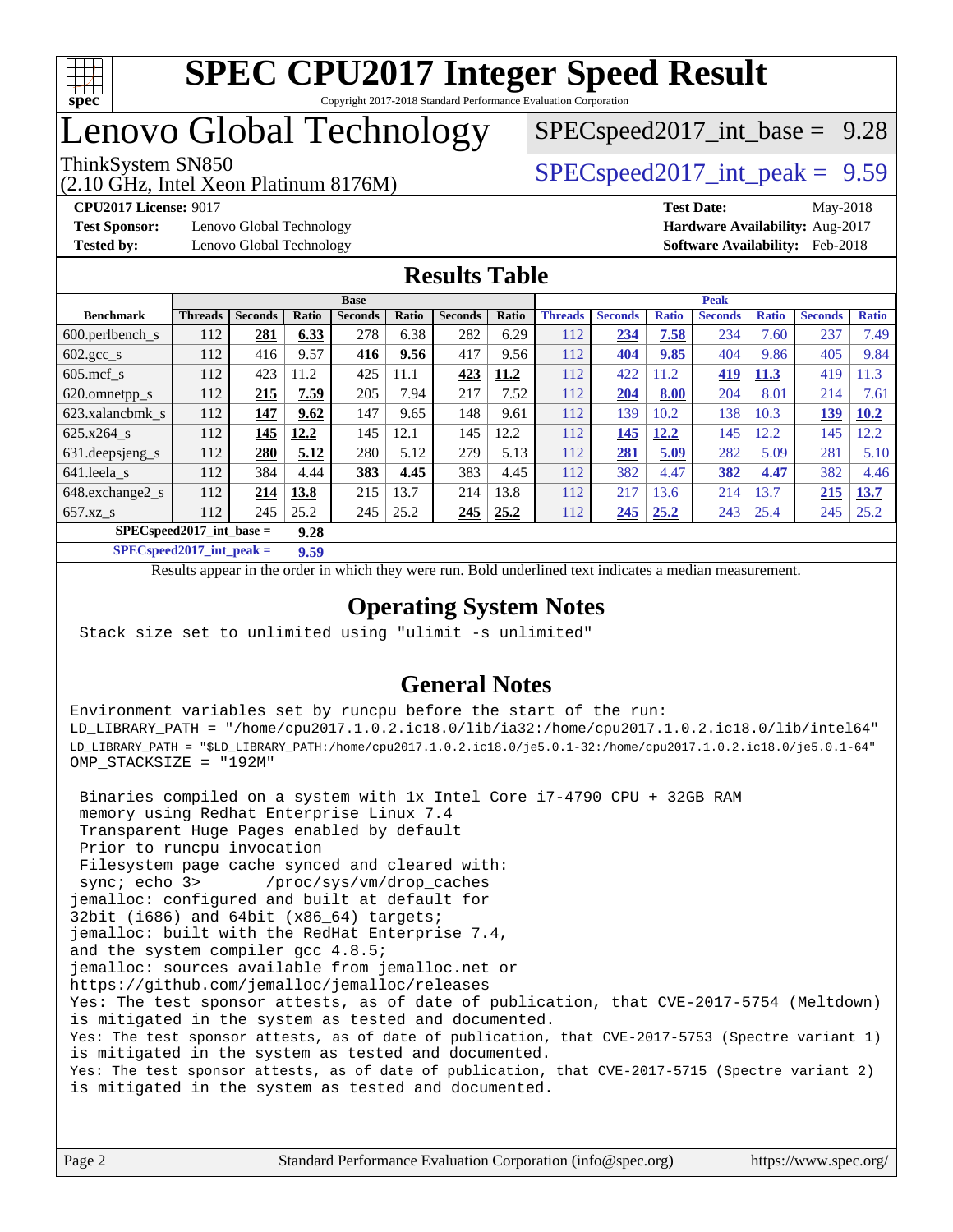

# Lenovo Global Technology

 $SPECspeed2017\_int\_base = 9.28$ 

(2.10 GHz, Intel Xeon Platinum 8176M)

ThinkSystem SN850<br>  $SPEC speed2017$  int\_peak = 9.59

**[Test Sponsor:](http://www.spec.org/auto/cpu2017/Docs/result-fields.html#TestSponsor)** Lenovo Global Technology **[Hardware Availability:](http://www.spec.org/auto/cpu2017/Docs/result-fields.html#HardwareAvailability)** Aug-2017 **[Tested by:](http://www.spec.org/auto/cpu2017/Docs/result-fields.html#Testedby)** Lenovo Global Technology **[Software Availability:](http://www.spec.org/auto/cpu2017/Docs/result-fields.html#SoftwareAvailability)** Feb-2018

**[CPU2017 License:](http://www.spec.org/auto/cpu2017/Docs/result-fields.html#CPU2017License)** 9017 **[Test Date:](http://www.spec.org/auto/cpu2017/Docs/result-fields.html#TestDate)** May-2018

#### **[Platform Notes](http://www.spec.org/auto/cpu2017/Docs/result-fields.html#PlatformNotes)**

Page 3 Standard Performance Evaluation Corporation [\(info@spec.org\)](mailto:info@spec.org) <https://www.spec.org/> BIOS configuration: Choose Operating Mode set to Maximum Performance Hyper-Threading set to Disable DCU Streamer Prefetcher set to Disable MONITOR/MWAIT set to Enable DCA set to Enable Stale AtoS set to Enable LLC dead line alloc set to Disable Sysinfo program /home/cpu2017.1.0.2.ic18.0/bin/sysinfo Rev: r5797 of 2017-06-14 96c45e4568ad54c135fd618bcc091c0f running on SN850 Mon May 28 16:06:10 2018 SUT (System Under Test) info as seen by some common utilities. For more information on this section, see <https://www.spec.org/cpu2017/Docs/config.html#sysinfo> From /proc/cpuinfo model name : Intel(R) Xeon(R) Platinum 8176M CPU @ 2.10GHz 4 "physical id"s (chips) 112 "processors" cores, siblings (Caution: counting these is hw and system dependent. The following excerpts from /proc/cpuinfo might not be reliable. Use with caution.) cpu cores : 28 siblings : 28 physical 0: cores 0 1 2 3 4 5 6 8 9 10 11 12 13 14 16 17 18 19 20 21 22 24 25 26 27 28 29 30 physical 1: cores 0 1 2 3 4 5 6 8 9 10 11 12 13 14 16 17 18 19 20 21 22 24 25 26 27 28 29 30 physical 2: cores 0 1 2 3 4 5 6 8 9 10 11 12 13 14 16 17 18 19 20 21 22 24 25 26 27 28 29 30 physical 3: cores 0 1 2 3 4 5 6 8 9 10 11 12 13 14 16 17 18 19 20 21 22 24 25 26 27 28 29 30 From lscpu: Architecture: x86\_64 CPU op-mode(s): 32-bit, 64-bit Byte Order: Little Endian CPU(s): 112 On-line CPU(s) list: 0-111 Thread(s) per core: 1 Core(s) per socket: 28 Socket(s): 4 NUMA node(s): 4 Vendor ID: GenuineIntel CPU family: 6 Model: 85 Model name:  $Intel(R)$  Xeon(R) Platinum 8176M CPU @ 2.10GHz **(Continued on next page)**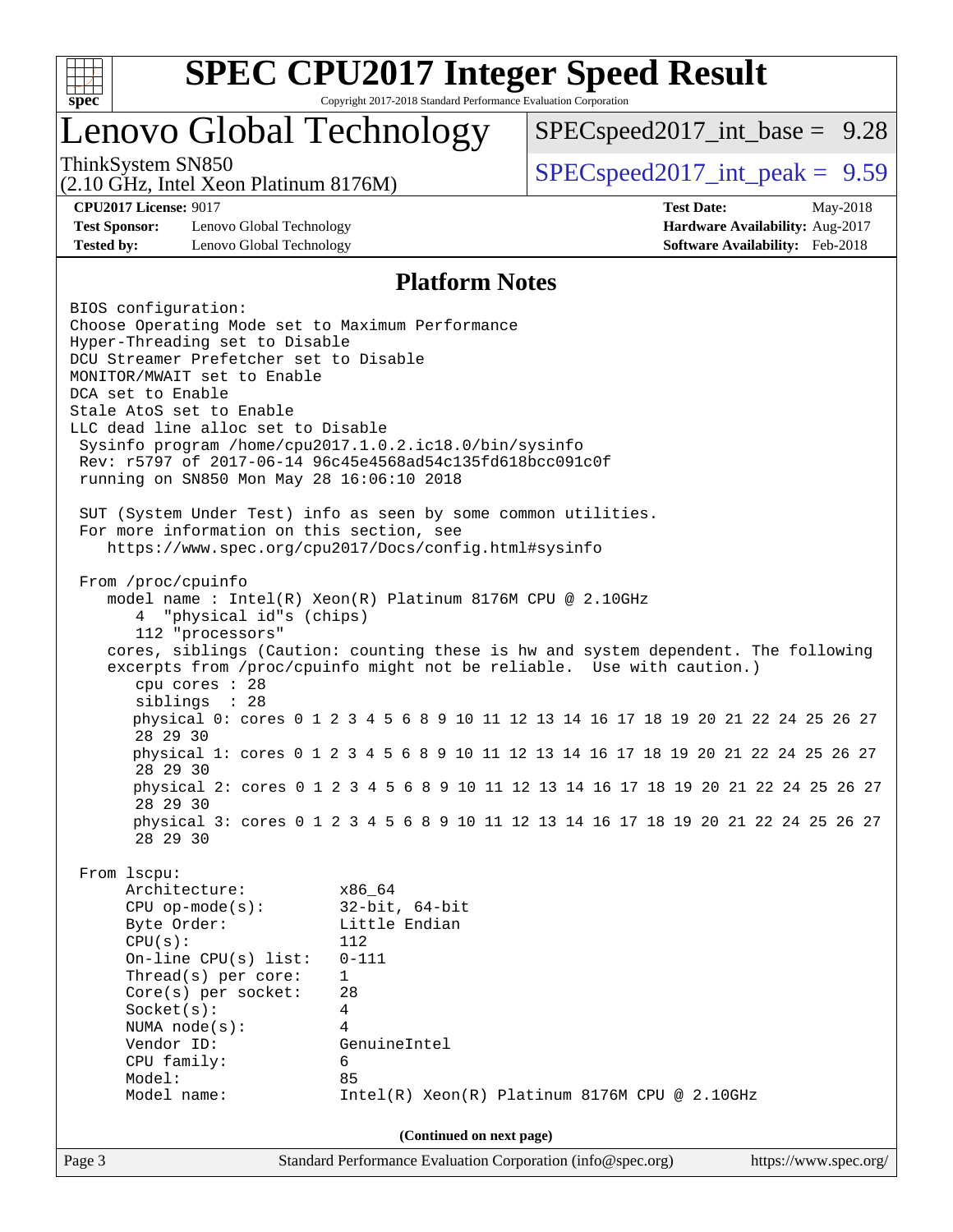

# Lenovo Global Technology

 $SPECspeed2017\_int\_base = 9.28$ 

(2.10 GHz, Intel Xeon Platinum 8176M)

ThinkSystem SN850<br>  $SPECspeed2017$  int\_peak = 9.59

**[Test Sponsor:](http://www.spec.org/auto/cpu2017/Docs/result-fields.html#TestSponsor)** Lenovo Global Technology **[Hardware Availability:](http://www.spec.org/auto/cpu2017/Docs/result-fields.html#HardwareAvailability)** Aug-2017 **[Tested by:](http://www.spec.org/auto/cpu2017/Docs/result-fields.html#Testedby)** Lenovo Global Technology **[Software Availability:](http://www.spec.org/auto/cpu2017/Docs/result-fields.html#SoftwareAvailability)** Feb-2018

**[CPU2017 License:](http://www.spec.org/auto/cpu2017/Docs/result-fields.html#CPU2017License)** 9017 **[Test Date:](http://www.spec.org/auto/cpu2017/Docs/result-fields.html#TestDate)** May-2018

#### **[Platform Notes \(Continued\)](http://www.spec.org/auto/cpu2017/Docs/result-fields.html#PlatformNotes)** Stepping: 4 CPU MHz: 2095.081 BogoMIPS: 4190.16 Virtualization: VT-x L1d cache: 32K L1i cache: 32K L2 cache: 1024K L3 cache: 39424K NUMA node0 CPU(s): 0-27 NUMA node1 CPU(s): 28-55 NUMA node2 CPU(s): 56-83 NUMA node3 CPU(s): 84-111 Flags: fpu vme de pse tsc msr pae mce cx8 apic sep mtrr pge mca cmov pat pse36 clflush dts acpi mmx fxsr sse sse2 ss ht tm pbe syscall nx pdpe1gb rdtscp lm constant\_tsc art arch\_perfmon pebs bts rep\_good nopl xtopology nonstop\_tsc aperfmperf eagerfpu pni pclmulqdq dtes64 monitor ds\_cpl vmx smx est tm2 ssse3 sdbg fma cx16 xtpr pdcm pcid dca sse4\_1 sse4\_2 x2apic movbe popcnt tsc\_deadline\_timer aes xsave avx f16c rdrand lahf\_lm abm 3dnowprefetch ida arat epb invpcid\_single pln pts dtherm intel\_pt rsb\_ctxsw spec\_ctrl retpoline kaiser tpr\_shadow vnmi flexpriority ept vpid fsgsbase tsc\_adjust bmi1 hle avx2 smep bmi2 erms invpcid rtm cqm mpx avx512f avx512dq rdseed adx smap clflushopt clwb avx512cd avx512bw avx512vl xsaveopt xsavec xgetbv1 cqm\_llc cqm\_occup\_llc /proc/cpuinfo cache data cache size : 39424 KB From numactl --hardware WARNING: a numactl 'node' might or might not correspond to a physical chip. available: 4 nodes (0-3) node 0 cpus: 0 1 2 3 4 5 6 7 8 9 10 11 12 13 14 15 16 17 18 19 20 21 22 23 24 25 26 27 node 0 size: 386658 MB node 0 free: 386301 MB node 1 cpus: 28 29 30 31 32 33 34 35 36 37 38 39 40 41 42 43 44 45 46 47 48 49 50 51 52 53 54 55 node 1 size: 387057 MB node 1 free: 386730 MB node 2 cpus: 56 57 58 59 60 61 62 63 64 65 66 67 68 69 70 71 72 73 74 75 76 77 78 79 80 81 82 83 node 2 size: 387057 MB node 2 free: 386578 MB node 3 cpus: 84 85 86 87 88 89 90 91 92 93 94 95 96 97 98 99 100 101 102 103 104 105 106 107 108 109 110 111 node 3 size: 387054 MB node 3 free: 386763 MB node distances: node 0 1 2 3 0: 10 21 21 21 **(Continued on next page)**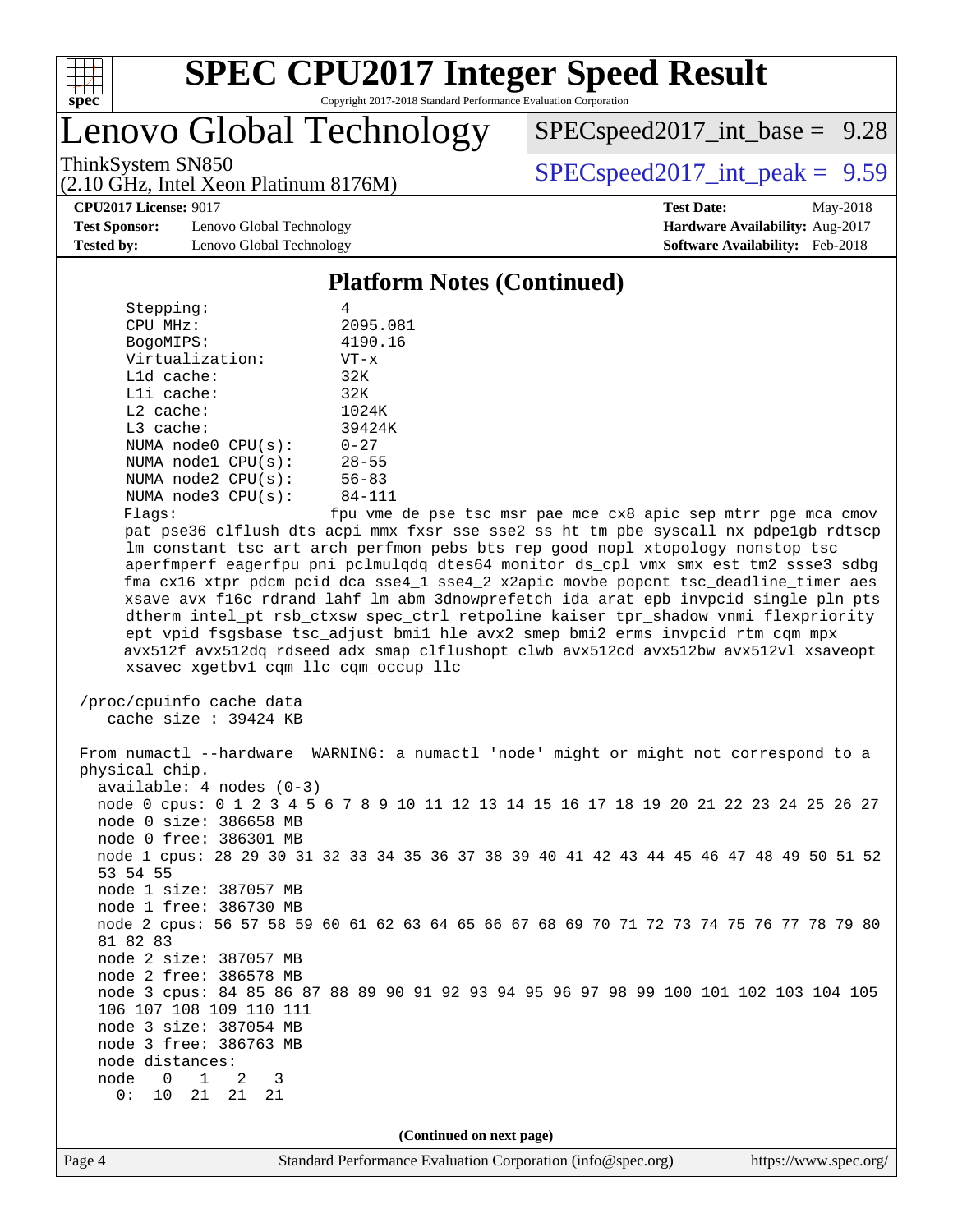| v.<br>е |  |  |  |  |  |  |  |
|---------|--|--|--|--|--|--|--|

## Lenovo Global Technology

(2.10 GHz, Intel Xeon Platinum 8176M)

 $SPECspeed2017\_int\_base = 9.28$ 

ThinkSystem SN850<br>  $SPEC speed2017$  int\_peak = 9.59

**[Test Sponsor:](http://www.spec.org/auto/cpu2017/Docs/result-fields.html#TestSponsor)** Lenovo Global Technology **[Hardware Availability:](http://www.spec.org/auto/cpu2017/Docs/result-fields.html#HardwareAvailability)** Aug-2017 **[Tested by:](http://www.spec.org/auto/cpu2017/Docs/result-fields.html#Testedby)** Lenovo Global Technology **[Software Availability:](http://www.spec.org/auto/cpu2017/Docs/result-fields.html#SoftwareAvailability)** Feb-2018

**[CPU2017 License:](http://www.spec.org/auto/cpu2017/Docs/result-fields.html#CPU2017License)** 9017 **[Test Date:](http://www.spec.org/auto/cpu2017/Docs/result-fields.html#TestDate)** May-2018

#### **[Platform Notes \(Continued\)](http://www.spec.org/auto/cpu2017/Docs/result-fields.html#PlatformNotes)** 1: 21 10 21 21 2: 21 21 10 21 3: 21 21 21 10 From /proc/meminfo MemTotal: 1584975652 kB HugePages\_Total: 0 Hugepagesize: 2048 kB From /etc/\*release\* /etc/\*version\* SuSE-release: SUSE Linux Enterprise Server 12 (x86\_64) VERSION = 12 PATCHLEVEL = 2 # This file is deprecated and will be removed in a future service pack or release. # Please check /etc/os-release for details about this release. os-release: NAME="SLES" VERSION="12-SP2" VERSION\_ID="12.2" PRETTY\_NAME="SUSE Linux Enterprise Server 12 SP2" ID="sles" ANSI\_COLOR="0;32" CPE\_NAME="cpe:/o:suse:sles:12:sp2" uname -a: Linux SN850 4.4.114-92.64-default #1 SMP Thu Feb 1 19:18:19 UTC 2018 (c6ce5db) x86\_64 x86\_64 x86\_64 GNU/Linux run-level 3 May 28 16:05 SPEC is set to: /home/cpu2017.1.0.2.ic18.0 Filesystem Type Size Used Avail Use% Mounted on /dev/sda4 xfs 836G 168G 669G 21% /home Additional information from dmidecode follows. WARNING: Use caution when you interpret this section. The 'dmidecode' program reads system data which is "intended to allow hardware to be accurately determined", but the intent may not be met, as there are frequent changes to hardware, firmware, and the "DMTF SMBIOS" standard. BIOS Lenovo -[IVE113W-1.12]- 02/06/2018 Memory: 48x Samsung M393A4K40BB2-CTD 32 GB 2 rank 2666 (End of data from sysinfo program)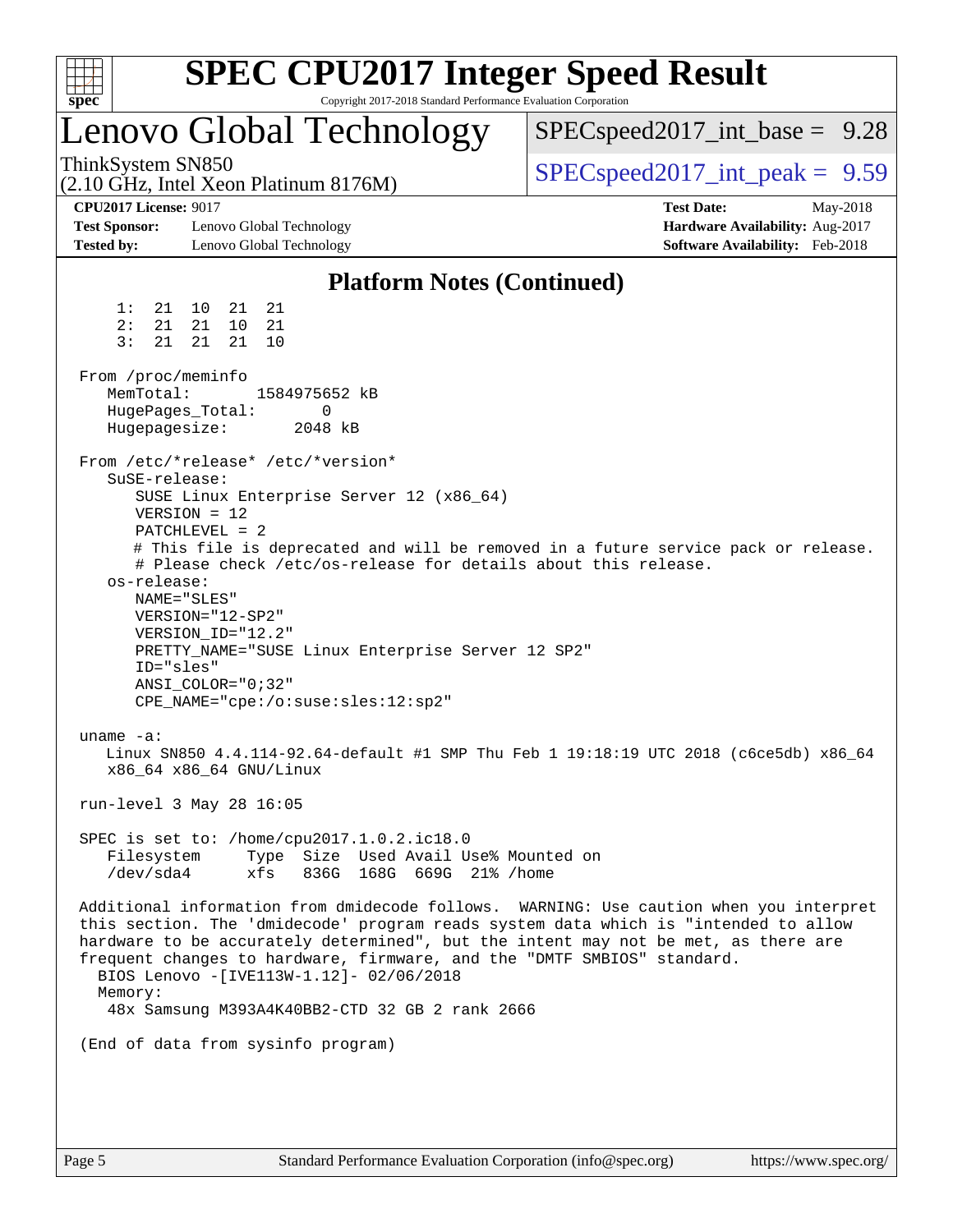

# **[SPEC CPU2017 Integer Speed Result](http://www.spec.org/auto/cpu2017/Docs/result-fields.html#SPECCPU2017IntegerSpeedResult)**

Copyright 2017-2018 Standard Performance Evaluation Corporation

# Lenovo Global Technology

[SPECspeed2017\\_int\\_base =](http://www.spec.org/auto/cpu2017/Docs/result-fields.html#SPECspeed2017intbase) 9.28

(2.10 GHz, Intel Xeon Platinum 8176M)

ThinkSystem SN850<br>  $(2.10 \text{ GHz. Intel Yoon Plotinum } 8176M)$  [SPECspeed2017\\_int\\_peak =](http://www.spec.org/auto/cpu2017/Docs/result-fields.html#SPECspeed2017intpeak) 9.59

**[Test Sponsor:](http://www.spec.org/auto/cpu2017/Docs/result-fields.html#TestSponsor)** Lenovo Global Technology **[Hardware Availability:](http://www.spec.org/auto/cpu2017/Docs/result-fields.html#HardwareAvailability)** Aug-2017 **[Tested by:](http://www.spec.org/auto/cpu2017/Docs/result-fields.html#Testedby)** Lenovo Global Technology **[Software Availability:](http://www.spec.org/auto/cpu2017/Docs/result-fields.html#SoftwareAvailability)** Feb-2018

**[CPU2017 License:](http://www.spec.org/auto/cpu2017/Docs/result-fields.html#CPU2017License)** 9017 **[Test Date:](http://www.spec.org/auto/cpu2017/Docs/result-fields.html#TestDate)** May-2018

### **[Compiler Version Notes](http://www.spec.org/auto/cpu2017/Docs/result-fields.html#CompilerVersionNotes)**

| $600. perlbench_s(base) 602. gcc_s(base) 605. mcf_s(base) 625.x264_s(base,$<br>CC<br>$peak)$ 657.xz_s(base)                   |
|-------------------------------------------------------------------------------------------------------------------------------|
| icc (ICC) 18.0.0 20170811<br>Copyright (C) 1985-2017 Intel Corporation. All rights reserved.                                  |
| 600.perlbench $s$ (peak) 602.gcc $s$ (peak) 605.mcf $s$ (peak) 657.xz $s$ (peak)<br>CC.                                       |
| icc (ICC) 18.0.0 20170811<br>Copyright (C) 1985-2017 Intel Corporation. All rights reserved.                                  |
| CXXC 620.omnetpp_s(base) 623.xalancbmk_s(base) 631.deepsjeng_s(base)<br>$641.$ leela_s(base)                                  |
| icpc (ICC) 18.0.0 20170811<br>Copyright (C) 1985-2017 Intel Corporation. All rights reserved.                                 |
| CXXC $620.\text{omnetpp_s}$ (peak) $623.\text{xalancbmk_s}$ (peak) $631.\text{deepsjeng_s}$ (peak)<br>$641.$ leela $s$ (peak) |
| icpc (ICC) 18.0.0 20170811<br>Copyright (C) 1985-2017 Intel Corporation. All rights reserved.                                 |
| 648.exchange2_s(base, peak)<br>FC.                                                                                            |
| ifort (IFORT) 18.0.0 20170811<br>Copyright (C) 1985-2017 Intel Corporation. All rights reserved.                              |

## **[Base Compiler Invocation](http://www.spec.org/auto/cpu2017/Docs/result-fields.html#BaseCompilerInvocation)**

[C benchmarks](http://www.spec.org/auto/cpu2017/Docs/result-fields.html#Cbenchmarks): [icc](http://www.spec.org/cpu2017/results/res2018q2/cpu2017-20180611-06832.flags.html#user_CCbase_intel_icc_18.0_66fc1ee009f7361af1fbd72ca7dcefbb700085f36577c54f309893dd4ec40d12360134090235512931783d35fd58c0460139e722d5067c5574d8eaf2b3e37e92)

[C++ benchmarks:](http://www.spec.org/auto/cpu2017/Docs/result-fields.html#CXXbenchmarks) [icpc](http://www.spec.org/cpu2017/results/res2018q2/cpu2017-20180611-06832.flags.html#user_CXXbase_intel_icpc_18.0_c510b6838c7f56d33e37e94d029a35b4a7bccf4766a728ee175e80a419847e808290a9b78be685c44ab727ea267ec2f070ec5dc83b407c0218cded6866a35d07)

**(Continued on next page)**

Page 6 Standard Performance Evaluation Corporation [\(info@spec.org\)](mailto:info@spec.org) <https://www.spec.org/>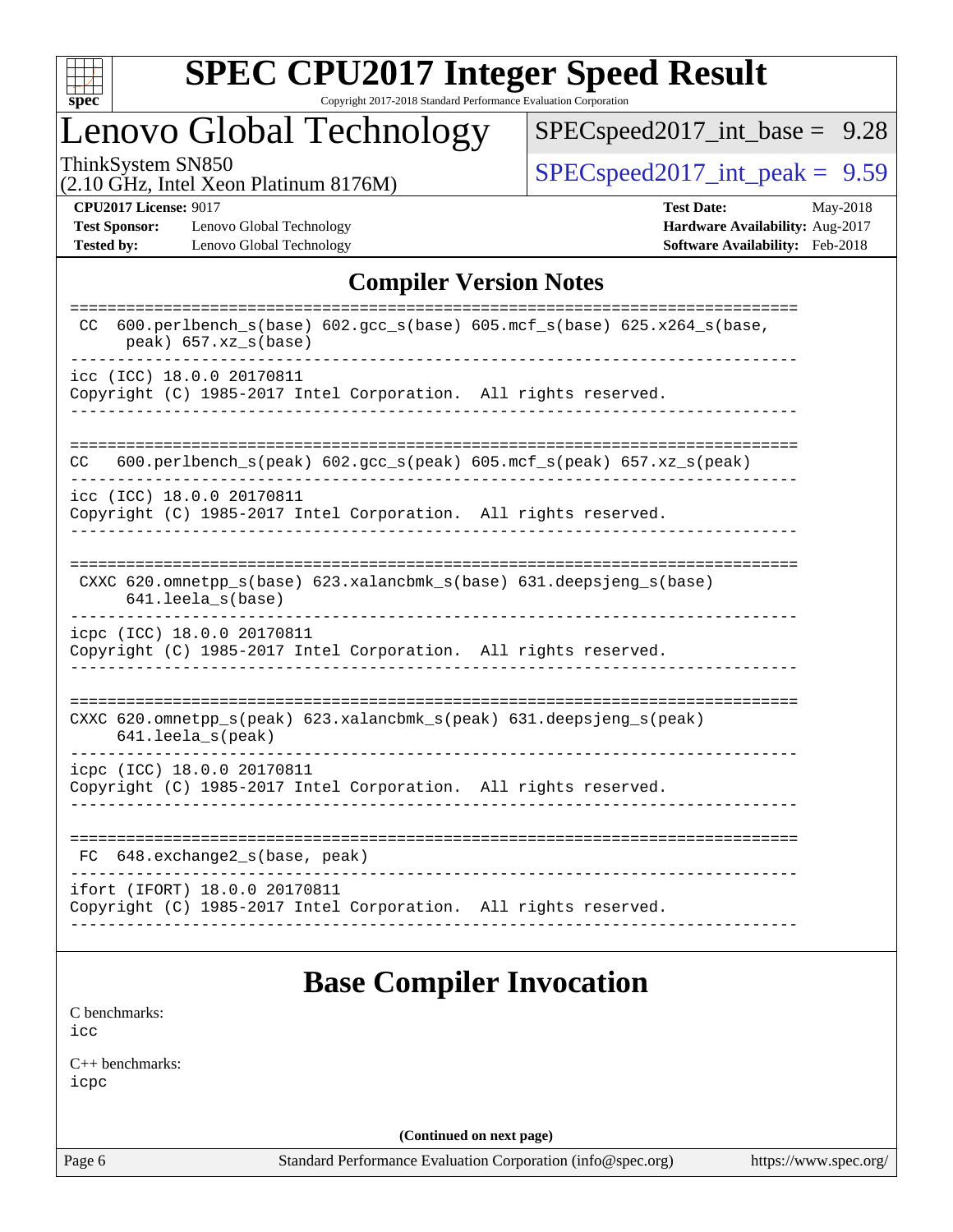

# enovo Global Technology

[SPECspeed2017\\_int\\_base =](http://www.spec.org/auto/cpu2017/Docs/result-fields.html#SPECspeed2017intbase) 9.28

ThinkSystem SN850<br>  $SPEC speed2017$  int\_peak = 9.59

**[Test Sponsor:](http://www.spec.org/auto/cpu2017/Docs/result-fields.html#TestSponsor)** Lenovo Global Technology **[Hardware Availability:](http://www.spec.org/auto/cpu2017/Docs/result-fields.html#HardwareAvailability)** Aug-2017 **[Tested by:](http://www.spec.org/auto/cpu2017/Docs/result-fields.html#Testedby)** Lenovo Global Technology **[Software Availability:](http://www.spec.org/auto/cpu2017/Docs/result-fields.html#SoftwareAvailability)** Feb-2018

(2.10 GHz, Intel Xeon Platinum 8176M)

**[CPU2017 License:](http://www.spec.org/auto/cpu2017/Docs/result-fields.html#CPU2017License)** 9017 **[Test Date:](http://www.spec.org/auto/cpu2017/Docs/result-fields.html#TestDate)** May-2018

# **[Base Compiler Invocation \(Continued\)](http://www.spec.org/auto/cpu2017/Docs/result-fields.html#BaseCompilerInvocation)**

[Fortran benchmarks](http://www.spec.org/auto/cpu2017/Docs/result-fields.html#Fortranbenchmarks): [ifort](http://www.spec.org/cpu2017/results/res2018q2/cpu2017-20180611-06832.flags.html#user_FCbase_intel_ifort_18.0_8111460550e3ca792625aed983ce982f94888b8b503583aa7ba2b8303487b4d8a21a13e7191a45c5fd58ff318f48f9492884d4413fa793fd88dd292cad7027ca)

**[Base Portability Flags](http://www.spec.org/auto/cpu2017/Docs/result-fields.html#BasePortabilityFlags)**

 600.perlbench\_s: [-DSPEC\\_LP64](http://www.spec.org/cpu2017/results/res2018q2/cpu2017-20180611-06832.flags.html#b600.perlbench_s_basePORTABILITY_DSPEC_LP64) [-DSPEC\\_LINUX\\_X64](http://www.spec.org/cpu2017/results/res2018q2/cpu2017-20180611-06832.flags.html#b600.perlbench_s_baseCPORTABILITY_DSPEC_LINUX_X64) 602.gcc\_s: [-DSPEC\\_LP64](http://www.spec.org/cpu2017/results/res2018q2/cpu2017-20180611-06832.flags.html#suite_basePORTABILITY602_gcc_s_DSPEC_LP64) 605.mcf\_s: [-DSPEC\\_LP64](http://www.spec.org/cpu2017/results/res2018q2/cpu2017-20180611-06832.flags.html#suite_basePORTABILITY605_mcf_s_DSPEC_LP64) 620.omnetpp\_s: [-DSPEC\\_LP64](http://www.spec.org/cpu2017/results/res2018q2/cpu2017-20180611-06832.flags.html#suite_basePORTABILITY620_omnetpp_s_DSPEC_LP64) 623.xalancbmk\_s: [-DSPEC\\_LP64](http://www.spec.org/cpu2017/results/res2018q2/cpu2017-20180611-06832.flags.html#suite_basePORTABILITY623_xalancbmk_s_DSPEC_LP64) [-DSPEC\\_LINUX](http://www.spec.org/cpu2017/results/res2018q2/cpu2017-20180611-06832.flags.html#b623.xalancbmk_s_baseCXXPORTABILITY_DSPEC_LINUX) 625.x264\_s: [-DSPEC\\_LP64](http://www.spec.org/cpu2017/results/res2018q2/cpu2017-20180611-06832.flags.html#suite_basePORTABILITY625_x264_s_DSPEC_LP64) 631.deepsjeng\_s: [-DSPEC\\_LP64](http://www.spec.org/cpu2017/results/res2018q2/cpu2017-20180611-06832.flags.html#suite_basePORTABILITY631_deepsjeng_s_DSPEC_LP64) 641.leela\_s: [-DSPEC\\_LP64](http://www.spec.org/cpu2017/results/res2018q2/cpu2017-20180611-06832.flags.html#suite_basePORTABILITY641_leela_s_DSPEC_LP64) 648.exchange2\_s: [-DSPEC\\_LP64](http://www.spec.org/cpu2017/results/res2018q2/cpu2017-20180611-06832.flags.html#suite_basePORTABILITY648_exchange2_s_DSPEC_LP64) 657.xz\_s: [-DSPEC\\_LP64](http://www.spec.org/cpu2017/results/res2018q2/cpu2017-20180611-06832.flags.html#suite_basePORTABILITY657_xz_s_DSPEC_LP64)

## **[Base Optimization Flags](http://www.spec.org/auto/cpu2017/Docs/result-fields.html#BaseOptimizationFlags)**

#### [C benchmarks](http://www.spec.org/auto/cpu2017/Docs/result-fields.html#Cbenchmarks):

[-Wl,-z,muldefs](http://www.spec.org/cpu2017/results/res2018q2/cpu2017-20180611-06832.flags.html#user_CCbase_link_force_multiple1_b4cbdb97b34bdee9ceefcfe54f4c8ea74255f0b02a4b23e853cdb0e18eb4525ac79b5a88067c842dd0ee6996c24547a27a4b99331201badda8798ef8a743f577) [-xCORE-AVX512](http://www.spec.org/cpu2017/results/res2018q2/cpu2017-20180611-06832.flags.html#user_CCbase_f-xCORE-AVX512) [-ipo](http://www.spec.org/cpu2017/results/res2018q2/cpu2017-20180611-06832.flags.html#user_CCbase_f-ipo) [-O3](http://www.spec.org/cpu2017/results/res2018q2/cpu2017-20180611-06832.flags.html#user_CCbase_f-O3) [-no-prec-div](http://www.spec.org/cpu2017/results/res2018q2/cpu2017-20180611-06832.flags.html#user_CCbase_f-no-prec-div) [-qopt-mem-layout-trans=3](http://www.spec.org/cpu2017/results/res2018q2/cpu2017-20180611-06832.flags.html#user_CCbase_f-qopt-mem-layout-trans_de80db37974c74b1f0e20d883f0b675c88c3b01e9d123adea9b28688d64333345fb62bc4a798493513fdb68f60282f9a726aa07f478b2f7113531aecce732043) [-qopenmp](http://www.spec.org/cpu2017/results/res2018q2/cpu2017-20180611-06832.flags.html#user_CCbase_qopenmp_16be0c44f24f464004c6784a7acb94aca937f053568ce72f94b139a11c7c168634a55f6653758ddd83bcf7b8463e8028bb0b48b77bcddc6b78d5d95bb1df2967) [-DSPEC\\_OPENMP](http://www.spec.org/cpu2017/results/res2018q2/cpu2017-20180611-06832.flags.html#suite_CCbase_DSPEC_OPENMP) [-L/usr/local/je5.0.1-64/lib](http://www.spec.org/cpu2017/results/res2018q2/cpu2017-20180611-06832.flags.html#user_CCbase_jemalloc_link_path64_4b10a636b7bce113509b17f3bd0d6226c5fb2346b9178c2d0232c14f04ab830f976640479e5c33dc2bcbbdad86ecfb6634cbbd4418746f06f368b512fced5394) [-ljemalloc](http://www.spec.org/cpu2017/results/res2018q2/cpu2017-20180611-06832.flags.html#user_CCbase_jemalloc_link_lib_d1249b907c500fa1c0672f44f562e3d0f79738ae9e3c4a9c376d49f265a04b9c99b167ecedbf6711b3085be911c67ff61f150a17b3472be731631ba4d0471706)

#### [C++ benchmarks:](http://www.spec.org/auto/cpu2017/Docs/result-fields.html#CXXbenchmarks)

[-Wl,-z,muldefs](http://www.spec.org/cpu2017/results/res2018q2/cpu2017-20180611-06832.flags.html#user_CXXbase_link_force_multiple1_b4cbdb97b34bdee9ceefcfe54f4c8ea74255f0b02a4b23e853cdb0e18eb4525ac79b5a88067c842dd0ee6996c24547a27a4b99331201badda8798ef8a743f577) [-xCORE-AVX512](http://www.spec.org/cpu2017/results/res2018q2/cpu2017-20180611-06832.flags.html#user_CXXbase_f-xCORE-AVX512) [-ipo](http://www.spec.org/cpu2017/results/res2018q2/cpu2017-20180611-06832.flags.html#user_CXXbase_f-ipo) [-O3](http://www.spec.org/cpu2017/results/res2018q2/cpu2017-20180611-06832.flags.html#user_CXXbase_f-O3) [-no-prec-div](http://www.spec.org/cpu2017/results/res2018q2/cpu2017-20180611-06832.flags.html#user_CXXbase_f-no-prec-div) [-qopt-mem-layout-trans=3](http://www.spec.org/cpu2017/results/res2018q2/cpu2017-20180611-06832.flags.html#user_CXXbase_f-qopt-mem-layout-trans_de80db37974c74b1f0e20d883f0b675c88c3b01e9d123adea9b28688d64333345fb62bc4a798493513fdb68f60282f9a726aa07f478b2f7113531aecce732043) [-L/usr/local/je5.0.1-64/lib](http://www.spec.org/cpu2017/results/res2018q2/cpu2017-20180611-06832.flags.html#user_CXXbase_jemalloc_link_path64_4b10a636b7bce113509b17f3bd0d6226c5fb2346b9178c2d0232c14f04ab830f976640479e5c33dc2bcbbdad86ecfb6634cbbd4418746f06f368b512fced5394) [-ljemalloc](http://www.spec.org/cpu2017/results/res2018q2/cpu2017-20180611-06832.flags.html#user_CXXbase_jemalloc_link_lib_d1249b907c500fa1c0672f44f562e3d0f79738ae9e3c4a9c376d49f265a04b9c99b167ecedbf6711b3085be911c67ff61f150a17b3472be731631ba4d0471706)

#### [Fortran benchmarks](http://www.spec.org/auto/cpu2017/Docs/result-fields.html#Fortranbenchmarks):

[-Wl,-z,muldefs](http://www.spec.org/cpu2017/results/res2018q2/cpu2017-20180611-06832.flags.html#user_FCbase_link_force_multiple1_b4cbdb97b34bdee9ceefcfe54f4c8ea74255f0b02a4b23e853cdb0e18eb4525ac79b5a88067c842dd0ee6996c24547a27a4b99331201badda8798ef8a743f577) [-xCORE-AVX512](http://www.spec.org/cpu2017/results/res2018q2/cpu2017-20180611-06832.flags.html#user_FCbase_f-xCORE-AVX512) [-ipo](http://www.spec.org/cpu2017/results/res2018q2/cpu2017-20180611-06832.flags.html#user_FCbase_f-ipo) [-O3](http://www.spec.org/cpu2017/results/res2018q2/cpu2017-20180611-06832.flags.html#user_FCbase_f-O3) [-no-prec-div](http://www.spec.org/cpu2017/results/res2018q2/cpu2017-20180611-06832.flags.html#user_FCbase_f-no-prec-div) [-qopt-mem-layout-trans=3](http://www.spec.org/cpu2017/results/res2018q2/cpu2017-20180611-06832.flags.html#user_FCbase_f-qopt-mem-layout-trans_de80db37974c74b1f0e20d883f0b675c88c3b01e9d123adea9b28688d64333345fb62bc4a798493513fdb68f60282f9a726aa07f478b2f7113531aecce732043) [-nostandard-realloc-lhs](http://www.spec.org/cpu2017/results/res2018q2/cpu2017-20180611-06832.flags.html#user_FCbase_f_2003_std_realloc_82b4557e90729c0f113870c07e44d33d6f5a304b4f63d4c15d2d0f1fab99f5daaed73bdb9275d9ae411527f28b936061aa8b9c8f2d63842963b95c9dd6426b8a) [-align array32byte](http://www.spec.org/cpu2017/results/res2018q2/cpu2017-20180611-06832.flags.html#user_FCbase_align_array32byte_b982fe038af199962ba9a80c053b8342c548c85b40b8e86eb3cc33dee0d7986a4af373ac2d51c3f7cf710a18d62fdce2948f201cd044323541f22fc0fffc51b6) [-L/usr/local/je5.0.1-64/lib](http://www.spec.org/cpu2017/results/res2018q2/cpu2017-20180611-06832.flags.html#user_FCbase_jemalloc_link_path64_4b10a636b7bce113509b17f3bd0d6226c5fb2346b9178c2d0232c14f04ab830f976640479e5c33dc2bcbbdad86ecfb6634cbbd4418746f06f368b512fced5394) [-ljemalloc](http://www.spec.org/cpu2017/results/res2018q2/cpu2017-20180611-06832.flags.html#user_FCbase_jemalloc_link_lib_d1249b907c500fa1c0672f44f562e3d0f79738ae9e3c4a9c376d49f265a04b9c99b167ecedbf6711b3085be911c67ff61f150a17b3472be731631ba4d0471706)

# **[Base Other Flags](http://www.spec.org/auto/cpu2017/Docs/result-fields.html#BaseOtherFlags)**

[C benchmarks](http://www.spec.org/auto/cpu2017/Docs/result-fields.html#Cbenchmarks):  $-m64 - std= c11$  $-m64 - std= c11$ 

[C++ benchmarks:](http://www.spec.org/auto/cpu2017/Docs/result-fields.html#CXXbenchmarks) [-m64](http://www.spec.org/cpu2017/results/res2018q2/cpu2017-20180611-06832.flags.html#user_CXXbase_intel_intel64_18.0_af43caccfc8ded86e7699f2159af6efc7655f51387b94da716254467f3c01020a5059329e2569e4053f409e7c9202a7efc638f7a6d1ffb3f52dea4a3e31d82ab)

**(Continued on next page)**

Page 7 Standard Performance Evaluation Corporation [\(info@spec.org\)](mailto:info@spec.org) <https://www.spec.org/>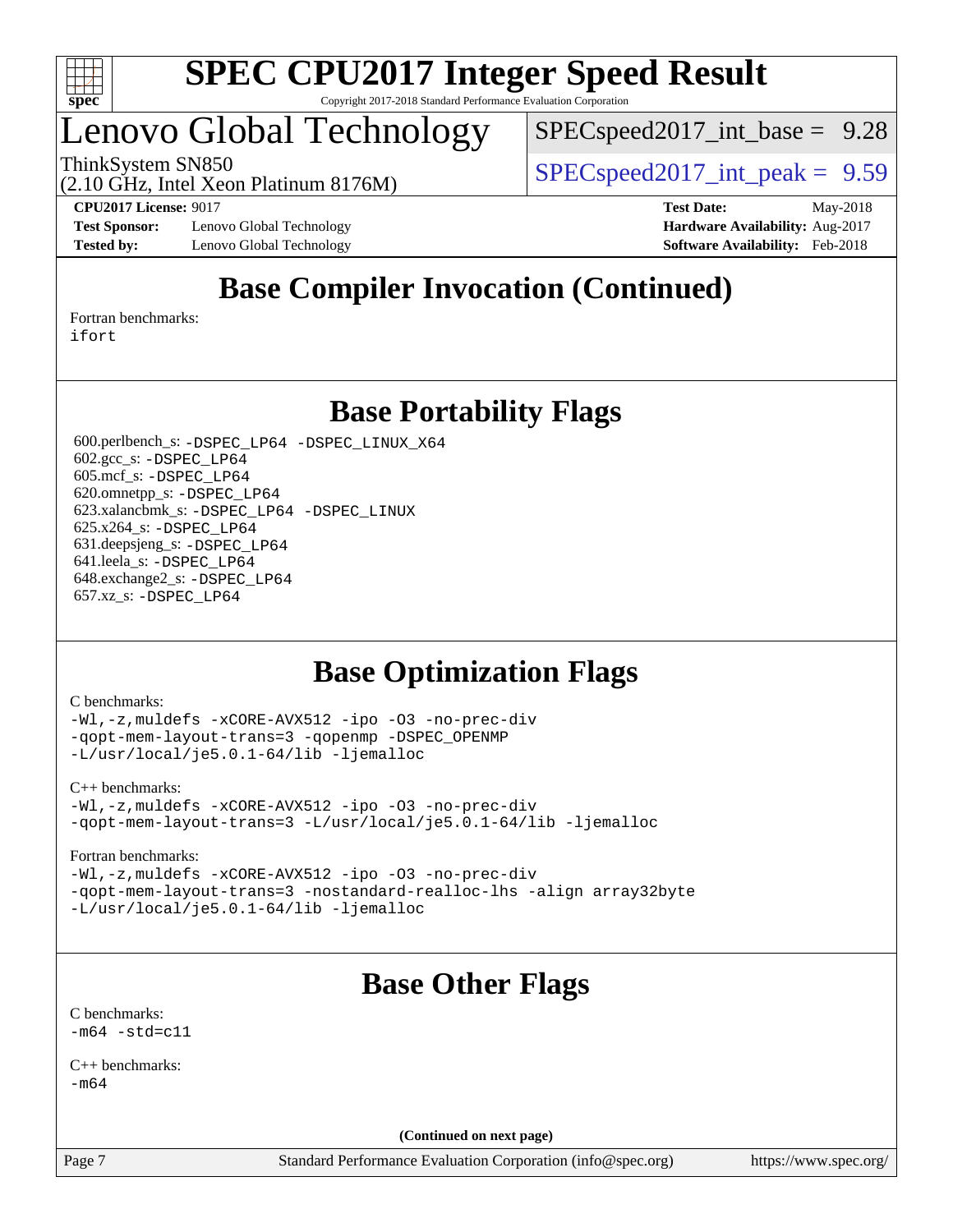

# Lenovo Global Technology

 $SPECspeed2017\_int\_base = 9.28$ 

(2.10 GHz, Intel Xeon Platinum 8176M)

ThinkSystem SN850<br>  $SPEC speed2017$  int\_peak = 9.59

**[Test Sponsor:](http://www.spec.org/auto/cpu2017/Docs/result-fields.html#TestSponsor)** Lenovo Global Technology **[Hardware Availability:](http://www.spec.org/auto/cpu2017/Docs/result-fields.html#HardwareAvailability)** Aug-2017 **[Tested by:](http://www.spec.org/auto/cpu2017/Docs/result-fields.html#Testedby)** Lenovo Global Technology **[Software Availability:](http://www.spec.org/auto/cpu2017/Docs/result-fields.html#SoftwareAvailability)** Feb-2018

**[CPU2017 License:](http://www.spec.org/auto/cpu2017/Docs/result-fields.html#CPU2017License)** 9017 **[Test Date:](http://www.spec.org/auto/cpu2017/Docs/result-fields.html#TestDate)** May-2018

## **[Base Other Flags \(Continued\)](http://www.spec.org/auto/cpu2017/Docs/result-fields.html#BaseOtherFlags)**

[Fortran benchmarks](http://www.spec.org/auto/cpu2017/Docs/result-fields.html#Fortranbenchmarks):

[-m64](http://www.spec.org/cpu2017/results/res2018q2/cpu2017-20180611-06832.flags.html#user_FCbase_intel_intel64_18.0_af43caccfc8ded86e7699f2159af6efc7655f51387b94da716254467f3c01020a5059329e2569e4053f409e7c9202a7efc638f7a6d1ffb3f52dea4a3e31d82ab)

**[Peak Compiler Invocation](http://www.spec.org/auto/cpu2017/Docs/result-fields.html#PeakCompilerInvocation)**

[C benchmarks](http://www.spec.org/auto/cpu2017/Docs/result-fields.html#Cbenchmarks):  $i$ cc

[C++ benchmarks:](http://www.spec.org/auto/cpu2017/Docs/result-fields.html#CXXbenchmarks) [icpc](http://www.spec.org/cpu2017/results/res2018q2/cpu2017-20180611-06832.flags.html#user_CXXpeak_intel_icpc_18.0_c510b6838c7f56d33e37e94d029a35b4a7bccf4766a728ee175e80a419847e808290a9b78be685c44ab727ea267ec2f070ec5dc83b407c0218cded6866a35d07)

[Fortran benchmarks](http://www.spec.org/auto/cpu2017/Docs/result-fields.html#Fortranbenchmarks): [ifort](http://www.spec.org/cpu2017/results/res2018q2/cpu2017-20180611-06832.flags.html#user_FCpeak_intel_ifort_18.0_8111460550e3ca792625aed983ce982f94888b8b503583aa7ba2b8303487b4d8a21a13e7191a45c5fd58ff318f48f9492884d4413fa793fd88dd292cad7027ca)

## **[Peak Portability Flags](http://www.spec.org/auto/cpu2017/Docs/result-fields.html#PeakPortabilityFlags)**

 600.perlbench\_s: [-DSPEC\\_LP64](http://www.spec.org/cpu2017/results/res2018q2/cpu2017-20180611-06832.flags.html#b600.perlbench_s_peakPORTABILITY_DSPEC_LP64) [-DSPEC\\_LINUX\\_X64](http://www.spec.org/cpu2017/results/res2018q2/cpu2017-20180611-06832.flags.html#b600.perlbench_s_peakCPORTABILITY_DSPEC_LINUX_X64) 602.gcc\_s: [-DSPEC\\_LP64](http://www.spec.org/cpu2017/results/res2018q2/cpu2017-20180611-06832.flags.html#suite_peakPORTABILITY602_gcc_s_DSPEC_LP64) 605.mcf\_s: [-DSPEC\\_LP64](http://www.spec.org/cpu2017/results/res2018q2/cpu2017-20180611-06832.flags.html#suite_peakPORTABILITY605_mcf_s_DSPEC_LP64) 620.omnetpp\_s: [-DSPEC\\_LP64](http://www.spec.org/cpu2017/results/res2018q2/cpu2017-20180611-06832.flags.html#suite_peakPORTABILITY620_omnetpp_s_DSPEC_LP64) 623.xalancbmk\_s: [-D\\_FILE\\_OFFSET\\_BITS=64](http://www.spec.org/cpu2017/results/res2018q2/cpu2017-20180611-06832.flags.html#user_peakPORTABILITY623_xalancbmk_s_file_offset_bits_64_5ae949a99b284ddf4e95728d47cb0843d81b2eb0e18bdfe74bbf0f61d0b064f4bda2f10ea5eb90e1dcab0e84dbc592acfc5018bc955c18609f94ddb8d550002c) [-DSPEC\\_LINUX](http://www.spec.org/cpu2017/results/res2018q2/cpu2017-20180611-06832.flags.html#b623.xalancbmk_s_peakCXXPORTABILITY_DSPEC_LINUX) 625.x264\_s: [-DSPEC\\_LP64](http://www.spec.org/cpu2017/results/res2018q2/cpu2017-20180611-06832.flags.html#suite_peakPORTABILITY625_x264_s_DSPEC_LP64) 631.deepsjeng\_s: [-DSPEC\\_LP64](http://www.spec.org/cpu2017/results/res2018q2/cpu2017-20180611-06832.flags.html#suite_peakPORTABILITY631_deepsjeng_s_DSPEC_LP64) 641.leela\_s: [-DSPEC\\_LP64](http://www.spec.org/cpu2017/results/res2018q2/cpu2017-20180611-06832.flags.html#suite_peakPORTABILITY641_leela_s_DSPEC_LP64) 648.exchange2\_s: [-DSPEC\\_LP64](http://www.spec.org/cpu2017/results/res2018q2/cpu2017-20180611-06832.flags.html#suite_peakPORTABILITY648_exchange2_s_DSPEC_LP64) 657.xz\_s: [-DSPEC\\_LP64](http://www.spec.org/cpu2017/results/res2018q2/cpu2017-20180611-06832.flags.html#suite_peakPORTABILITY657_xz_s_DSPEC_LP64)

# **[Peak Optimization Flags](http://www.spec.org/auto/cpu2017/Docs/result-fields.html#PeakOptimizationFlags)**

[C benchmarks](http://www.spec.org/auto/cpu2017/Docs/result-fields.html#Cbenchmarks):

 $600.$ perlbench\_s:  $-W1$ ,  $-z$ , muldefs  $-prof-gen(pass 1)$  $-prof-gen(pass 1)$  [-prof-use](http://www.spec.org/cpu2017/results/res2018q2/cpu2017-20180611-06832.flags.html#user_peakPASS2_CFLAGSPASS2_LDFLAGS600_perlbench_s_prof_use_1a21ceae95f36a2b53c25747139a6c16ca95bd9def2a207b4f0849963b97e94f5260e30a0c64f4bb623698870e679ca08317ef8150905d41bd88c6f78df73f19)(pass 2) -02 [-xCORE-AVX512](http://www.spec.org/cpu2017/results/res2018q2/cpu2017-20180611-06832.flags.html#user_peakPASS2_COPTIMIZE600_perlbench_s_f-xCORE-AVX512) [-qopt-mem-layout-trans=3](http://www.spec.org/cpu2017/results/res2018q2/cpu2017-20180611-06832.flags.html#user_peakPASS1_COPTIMIZEPASS2_COPTIMIZE600_perlbench_s_f-qopt-mem-layout-trans_de80db37974c74b1f0e20d883f0b675c88c3b01e9d123adea9b28688d64333345fb62bc4a798493513fdb68f60282f9a726aa07f478b2f7113531aecce732043) [-ipo](http://www.spec.org/cpu2017/results/res2018q2/cpu2017-20180611-06832.flags.html#user_peakPASS2_COPTIMIZE600_perlbench_s_f-ipo) [-O3](http://www.spec.org/cpu2017/results/res2018q2/cpu2017-20180611-06832.flags.html#user_peakPASS2_COPTIMIZE600_perlbench_s_f-O3) [-no-prec-div](http://www.spec.org/cpu2017/results/res2018q2/cpu2017-20180611-06832.flags.html#user_peakPASS2_COPTIMIZE600_perlbench_s_f-no-prec-div) [-DSPEC\\_SUPPRESS\\_OPENMP](http://www.spec.org/cpu2017/results/res2018q2/cpu2017-20180611-06832.flags.html#suite_peakPASS1_COPTIMIZE600_perlbench_s_DSPEC_SUPPRESS_OPENMP) [-qopenmp](http://www.spec.org/cpu2017/results/res2018q2/cpu2017-20180611-06832.flags.html#user_peakPASS2_COPTIMIZE600_perlbench_s_qopenmp_16be0c44f24f464004c6784a7acb94aca937f053568ce72f94b139a11c7c168634a55f6653758ddd83bcf7b8463e8028bb0b48b77bcddc6b78d5d95bb1df2967) -DSPEC OPENMP [-fno-strict-overflow](http://www.spec.org/cpu2017/results/res2018q2/cpu2017-20180611-06832.flags.html#user_peakEXTRA_OPTIMIZE600_perlbench_s_f-fno-strict-overflow) [-L/usr/local/je5.0.1-64/lib](http://www.spec.org/cpu2017/results/res2018q2/cpu2017-20180611-06832.flags.html#user_peakEXTRA_LIBS600_perlbench_s_jemalloc_link_path64_4b10a636b7bce113509b17f3bd0d6226c5fb2346b9178c2d0232c14f04ab830f976640479e5c33dc2bcbbdad86ecfb6634cbbd4418746f06f368b512fced5394) [-ljemalloc](http://www.spec.org/cpu2017/results/res2018q2/cpu2017-20180611-06832.flags.html#user_peakEXTRA_LIBS600_perlbench_s_jemalloc_link_lib_d1249b907c500fa1c0672f44f562e3d0f79738ae9e3c4a9c376d49f265a04b9c99b167ecedbf6711b3085be911c67ff61f150a17b3472be731631ba4d0471706)

```
 602.gcc_s: -Wl,-z,muldefs -prof-gen(pass 1) -prof-use(pass 2) -O2
-xCORE-AVX512 -qopt-mem-layout-trans=3 -ipo -O3
-no-prec-div -DSPEC_SUPPRESS_OPENMP -qopenmp
```
**(Continued on next page)**

| Page 8 | Standard Performance Evaluation Corporation (info@spec.org) | https://www.spec.org/ |
|--------|-------------------------------------------------------------|-----------------------|
|        |                                                             |                       |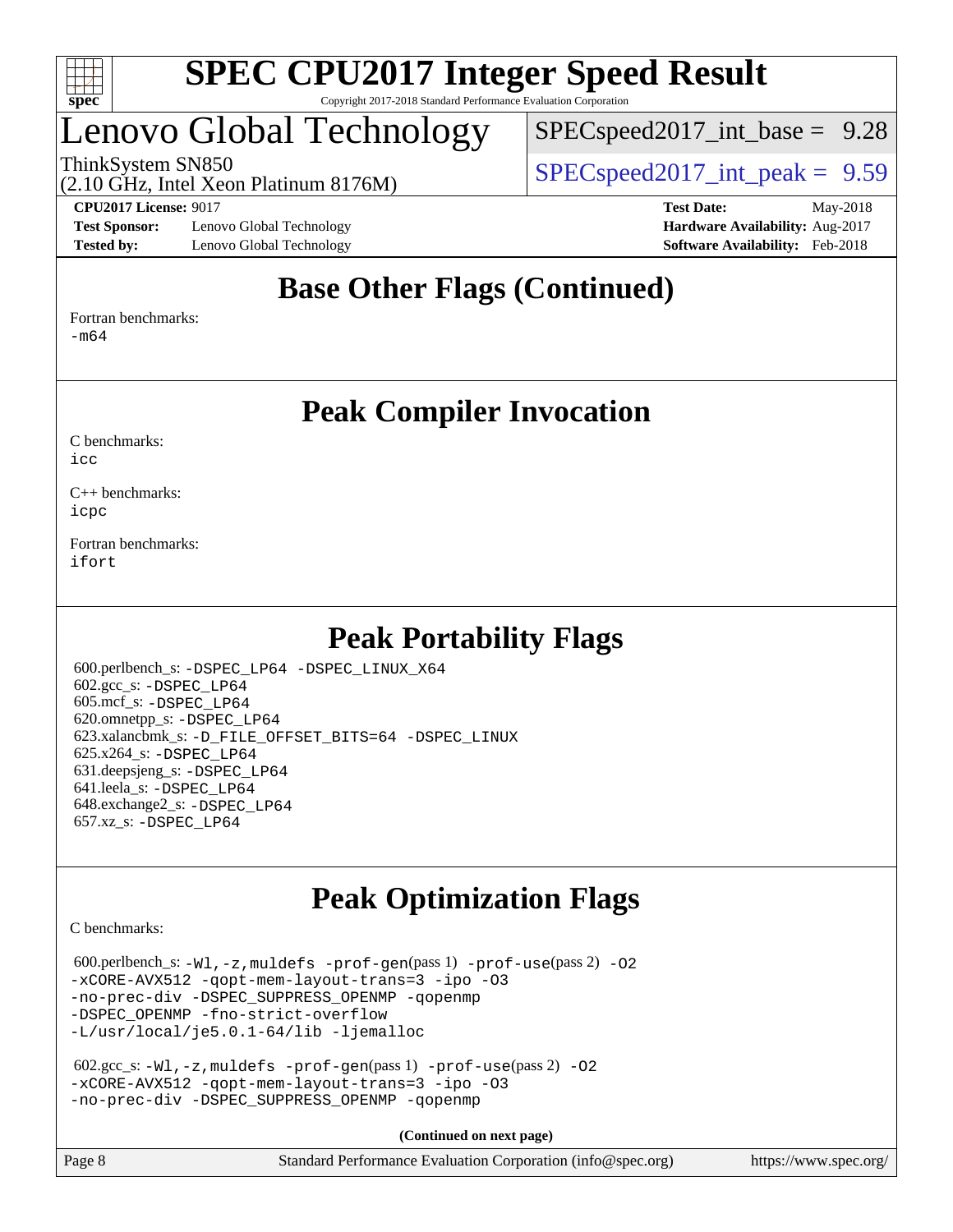

# Lenovo Global Technology

 $SPECspeed2017\_int\_base = 9.28$ 

(2.10 GHz, Intel Xeon Platinum 8176M)

ThinkSystem SN850<br>  $SPEC speed2017$  int\_peak = 9.59

**[Test Sponsor:](http://www.spec.org/auto/cpu2017/Docs/result-fields.html#TestSponsor)** Lenovo Global Technology **[Hardware Availability:](http://www.spec.org/auto/cpu2017/Docs/result-fields.html#HardwareAvailability)** Aug-2017 **[Tested by:](http://www.spec.org/auto/cpu2017/Docs/result-fields.html#Testedby)** Lenovo Global Technology **[Software Availability:](http://www.spec.org/auto/cpu2017/Docs/result-fields.html#SoftwareAvailability)** Feb-2018

**[CPU2017 License:](http://www.spec.org/auto/cpu2017/Docs/result-fields.html#CPU2017License)** 9017 **[Test Date:](http://www.spec.org/auto/cpu2017/Docs/result-fields.html#TestDate)** May-2018

# **[Peak Optimization Flags \(Continued\)](http://www.spec.org/auto/cpu2017/Docs/result-fields.html#PeakOptimizationFlags)**

 602.gcc\_s (continued): [-DSPEC\\_OPENMP](http://www.spec.org/cpu2017/results/res2018q2/cpu2017-20180611-06832.flags.html#suite_peakPASS2_COPTIMIZE602_gcc_s_DSPEC_OPENMP) [-L/usr/local/je5.0.1-64/lib](http://www.spec.org/cpu2017/results/res2018q2/cpu2017-20180611-06832.flags.html#user_peakEXTRA_LIBS602_gcc_s_jemalloc_link_path64_4b10a636b7bce113509b17f3bd0d6226c5fb2346b9178c2d0232c14f04ab830f976640479e5c33dc2bcbbdad86ecfb6634cbbd4418746f06f368b512fced5394) [-ljemalloc](http://www.spec.org/cpu2017/results/res2018q2/cpu2017-20180611-06832.flags.html#user_peakEXTRA_LIBS602_gcc_s_jemalloc_link_lib_d1249b907c500fa1c0672f44f562e3d0f79738ae9e3c4a9c376d49f265a04b9c99b167ecedbf6711b3085be911c67ff61f150a17b3472be731631ba4d0471706) 605.mcf\_s: [-Wl,-z,muldefs](http://www.spec.org/cpu2017/results/res2018q2/cpu2017-20180611-06832.flags.html#user_peakEXTRA_LDFLAGS605_mcf_s_link_force_multiple1_b4cbdb97b34bdee9ceefcfe54f4c8ea74255f0b02a4b23e853cdb0e18eb4525ac79b5a88067c842dd0ee6996c24547a27a4b99331201badda8798ef8a743f577) [-prof-gen](http://www.spec.org/cpu2017/results/res2018q2/cpu2017-20180611-06832.flags.html#user_peakPASS1_CFLAGSPASS1_LDFLAGS605_mcf_s_prof_gen_5aa4926d6013ddb2a31985c654b3eb18169fc0c6952a63635c234f711e6e63dd76e94ad52365559451ec499a2cdb89e4dc58ba4c67ef54ca681ffbe1461d6b36)(pass 1) [-prof-use](http://www.spec.org/cpu2017/results/res2018q2/cpu2017-20180611-06832.flags.html#user_peakPASS2_CFLAGSPASS2_LDFLAGS605_mcf_s_prof_use_1a21ceae95f36a2b53c25747139a6c16ca95bd9def2a207b4f0849963b97e94f5260e30a0c64f4bb623698870e679ca08317ef8150905d41bd88c6f78df73f19)(pass 2) [-ipo](http://www.spec.org/cpu2017/results/res2018q2/cpu2017-20180611-06832.flags.html#user_peakPASS1_COPTIMIZEPASS2_COPTIMIZE605_mcf_s_f-ipo) [-xCORE-AVX512](http://www.spec.org/cpu2017/results/res2018q2/cpu2017-20180611-06832.flags.html#user_peakPASS2_COPTIMIZE605_mcf_s_f-xCORE-AVX512) [-O3](http://www.spec.org/cpu2017/results/res2018q2/cpu2017-20180611-06832.flags.html#user_peakPASS1_COPTIMIZEPASS2_COPTIMIZE605_mcf_s_f-O3) [-no-prec-div](http://www.spec.org/cpu2017/results/res2018q2/cpu2017-20180611-06832.flags.html#user_peakPASS1_COPTIMIZEPASS2_COPTIMIZE605_mcf_s_f-no-prec-div) [-qopt-mem-layout-trans=3](http://www.spec.org/cpu2017/results/res2018q2/cpu2017-20180611-06832.flags.html#user_peakPASS1_COPTIMIZEPASS2_COPTIMIZE605_mcf_s_f-qopt-mem-layout-trans_de80db37974c74b1f0e20d883f0b675c88c3b01e9d123adea9b28688d64333345fb62bc4a798493513fdb68f60282f9a726aa07f478b2f7113531aecce732043) [-DSPEC\\_SUPPRESS\\_OPENMP](http://www.spec.org/cpu2017/results/res2018q2/cpu2017-20180611-06832.flags.html#suite_peakPASS1_COPTIMIZE605_mcf_s_DSPEC_SUPPRESS_OPENMP) [-qopenmp](http://www.spec.org/cpu2017/results/res2018q2/cpu2017-20180611-06832.flags.html#user_peakPASS2_COPTIMIZE605_mcf_s_qopenmp_16be0c44f24f464004c6784a7acb94aca937f053568ce72f94b139a11c7c168634a55f6653758ddd83bcf7b8463e8028bb0b48b77bcddc6b78d5d95bb1df2967) [-DSPEC\\_OPENMP](http://www.spec.org/cpu2017/results/res2018q2/cpu2017-20180611-06832.flags.html#suite_peakPASS2_COPTIMIZE605_mcf_s_DSPEC_OPENMP) [-L/usr/local/je5.0.1-64/lib](http://www.spec.org/cpu2017/results/res2018q2/cpu2017-20180611-06832.flags.html#user_peakEXTRA_LIBS605_mcf_s_jemalloc_link_path64_4b10a636b7bce113509b17f3bd0d6226c5fb2346b9178c2d0232c14f04ab830f976640479e5c33dc2bcbbdad86ecfb6634cbbd4418746f06f368b512fced5394) [-ljemalloc](http://www.spec.org/cpu2017/results/res2018q2/cpu2017-20180611-06832.flags.html#user_peakEXTRA_LIBS605_mcf_s_jemalloc_link_lib_d1249b907c500fa1c0672f44f562e3d0f79738ae9e3c4a9c376d49f265a04b9c99b167ecedbf6711b3085be911c67ff61f150a17b3472be731631ba4d0471706) 625.x264\_s: [-Wl,-z,muldefs](http://www.spec.org/cpu2017/results/res2018q2/cpu2017-20180611-06832.flags.html#user_peakEXTRA_LDFLAGS625_x264_s_link_force_multiple1_b4cbdb97b34bdee9ceefcfe54f4c8ea74255f0b02a4b23e853cdb0e18eb4525ac79b5a88067c842dd0ee6996c24547a27a4b99331201badda8798ef8a743f577) [-xCORE-AVX512](http://www.spec.org/cpu2017/results/res2018q2/cpu2017-20180611-06832.flags.html#user_peakCOPTIMIZE625_x264_s_f-xCORE-AVX512) [-ipo](http://www.spec.org/cpu2017/results/res2018q2/cpu2017-20180611-06832.flags.html#user_peakCOPTIMIZE625_x264_s_f-ipo) [-O3](http://www.spec.org/cpu2017/results/res2018q2/cpu2017-20180611-06832.flags.html#user_peakCOPTIMIZE625_x264_s_f-O3) [-no-prec-div](http://www.spec.org/cpu2017/results/res2018q2/cpu2017-20180611-06832.flags.html#user_peakCOPTIMIZE625_x264_s_f-no-prec-div) [-qopt-mem-layout-trans=3](http://www.spec.org/cpu2017/results/res2018q2/cpu2017-20180611-06832.flags.html#user_peakCOPTIMIZE625_x264_s_f-qopt-mem-layout-trans_de80db37974c74b1f0e20d883f0b675c88c3b01e9d123adea9b28688d64333345fb62bc4a798493513fdb68f60282f9a726aa07f478b2f7113531aecce732043) [-qopenmp](http://www.spec.org/cpu2017/results/res2018q2/cpu2017-20180611-06832.flags.html#user_peakCOPTIMIZE625_x264_s_qopenmp_16be0c44f24f464004c6784a7acb94aca937f053568ce72f94b139a11c7c168634a55f6653758ddd83bcf7b8463e8028bb0b48b77bcddc6b78d5d95bb1df2967) [-DSPEC\\_OPENMP](http://www.spec.org/cpu2017/results/res2018q2/cpu2017-20180611-06832.flags.html#suite_peakCOPTIMIZE625_x264_s_DSPEC_OPENMP) [-L/usr/local/je5.0.1-64/lib](http://www.spec.org/cpu2017/results/res2018q2/cpu2017-20180611-06832.flags.html#user_peakEXTRA_LIBS625_x264_s_jemalloc_link_path64_4b10a636b7bce113509b17f3bd0d6226c5fb2346b9178c2d0232c14f04ab830f976640479e5c33dc2bcbbdad86ecfb6634cbbd4418746f06f368b512fced5394) [-ljemalloc](http://www.spec.org/cpu2017/results/res2018q2/cpu2017-20180611-06832.flags.html#user_peakEXTRA_LIBS625_x264_s_jemalloc_link_lib_d1249b907c500fa1c0672f44f562e3d0f79738ae9e3c4a9c376d49f265a04b9c99b167ecedbf6711b3085be911c67ff61f150a17b3472be731631ba4d0471706) 657.xz\_s: Same as 602.gcc\_s [C++ benchmarks:](http://www.spec.org/auto/cpu2017/Docs/result-fields.html#CXXbenchmarks) 620.omnetpp\_s: [-Wl,-z,muldefs](http://www.spec.org/cpu2017/results/res2018q2/cpu2017-20180611-06832.flags.html#user_peakEXTRA_LDFLAGS620_omnetpp_s_link_force_multiple1_b4cbdb97b34bdee9ceefcfe54f4c8ea74255f0b02a4b23e853cdb0e18eb4525ac79b5a88067c842dd0ee6996c24547a27a4b99331201badda8798ef8a743f577) [-prof-gen](http://www.spec.org/cpu2017/results/res2018q2/cpu2017-20180611-06832.flags.html#user_peakPASS1_CXXFLAGSPASS1_LDFLAGS620_omnetpp_s_prof_gen_5aa4926d6013ddb2a31985c654b3eb18169fc0c6952a63635c234f711e6e63dd76e94ad52365559451ec499a2cdb89e4dc58ba4c67ef54ca681ffbe1461d6b36)(pass 1) [-prof-use](http://www.spec.org/cpu2017/results/res2018q2/cpu2017-20180611-06832.flags.html#user_peakPASS2_CXXFLAGSPASS2_LDFLAGS620_omnetpp_s_prof_use_1a21ceae95f36a2b53c25747139a6c16ca95bd9def2a207b4f0849963b97e94f5260e30a0c64f4bb623698870e679ca08317ef8150905d41bd88c6f78df73f19)(pass 2) [-ipo](http://www.spec.org/cpu2017/results/res2018q2/cpu2017-20180611-06832.flags.html#user_peakPASS1_CXXOPTIMIZEPASS2_CXXOPTIMIZE620_omnetpp_s_f-ipo) [-xCORE-AVX512](http://www.spec.org/cpu2017/results/res2018q2/cpu2017-20180611-06832.flags.html#user_peakPASS2_CXXOPTIMIZE620_omnetpp_s_f-xCORE-AVX512) [-O3](http://www.spec.org/cpu2017/results/res2018q2/cpu2017-20180611-06832.flags.html#user_peakPASS1_CXXOPTIMIZEPASS2_CXXOPTIMIZE620_omnetpp_s_f-O3) [-no-prec-div](http://www.spec.org/cpu2017/results/res2018q2/cpu2017-20180611-06832.flags.html#user_peakPASS1_CXXOPTIMIZEPASS2_CXXOPTIMIZE620_omnetpp_s_f-no-prec-div) [-qopt-mem-layout-trans=3](http://www.spec.org/cpu2017/results/res2018q2/cpu2017-20180611-06832.flags.html#user_peakPASS1_CXXOPTIMIZEPASS2_CXXOPTIMIZE620_omnetpp_s_f-qopt-mem-layout-trans_de80db37974c74b1f0e20d883f0b675c88c3b01e9d123adea9b28688d64333345fb62bc4a798493513fdb68f60282f9a726aa07f478b2f7113531aecce732043) -DSPEC SUPPRESS OPENMP [-qopenmp](http://www.spec.org/cpu2017/results/res2018q2/cpu2017-20180611-06832.flags.html#user_peakPASS2_CXXOPTIMIZE620_omnetpp_s_qopenmp_16be0c44f24f464004c6784a7acb94aca937f053568ce72f94b139a11c7c168634a55f6653758ddd83bcf7b8463e8028bb0b48b77bcddc6b78d5d95bb1df2967) -DSPEC OPENMP [-L/usr/local/je5.0.1-64/lib](http://www.spec.org/cpu2017/results/res2018q2/cpu2017-20180611-06832.flags.html#user_peakEXTRA_LIBS620_omnetpp_s_jemalloc_link_path64_4b10a636b7bce113509b17f3bd0d6226c5fb2346b9178c2d0232c14f04ab830f976640479e5c33dc2bcbbdad86ecfb6634cbbd4418746f06f368b512fced5394) [-ljemalloc](http://www.spec.org/cpu2017/results/res2018q2/cpu2017-20180611-06832.flags.html#user_peakEXTRA_LIBS620_omnetpp_s_jemalloc_link_lib_d1249b907c500fa1c0672f44f562e3d0f79738ae9e3c4a9c376d49f265a04b9c99b167ecedbf6711b3085be911c67ff61f150a17b3472be731631ba4d0471706) 623.xalancbmk\_s: [-L/opt/intel/compilers\\_and\\_libraries\\_2018/linux/lib/ia32](http://www.spec.org/cpu2017/results/res2018q2/cpu2017-20180611-06832.flags.html#user_peakCXXLD623_xalancbmk_s_Enable-32bit-runtime_af243bdb1d79e4c7a4f720bf8275e627de2ecd461de63307bc14cef0633fde3cd7bb2facb32dcc8be9566045fb55d40ce2b72b725f73827aa7833441b71b9343) [-Wl,-z,muldefs](http://www.spec.org/cpu2017/results/res2018q2/cpu2017-20180611-06832.flags.html#user_peakEXTRA_LDFLAGS623_xalancbmk_s_link_force_multiple1_b4cbdb97b34bdee9ceefcfe54f4c8ea74255f0b02a4b23e853cdb0e18eb4525ac79b5a88067c842dd0ee6996c24547a27a4b99331201badda8798ef8a743f577) [-prof-gen](http://www.spec.org/cpu2017/results/res2018q2/cpu2017-20180611-06832.flags.html#user_peakPASS1_CXXFLAGSPASS1_LDFLAGS623_xalancbmk_s_prof_gen_5aa4926d6013ddb2a31985c654b3eb18169fc0c6952a63635c234f711e6e63dd76e94ad52365559451ec499a2cdb89e4dc58ba4c67ef54ca681ffbe1461d6b36)(pass 1) [-prof-use](http://www.spec.org/cpu2017/results/res2018q2/cpu2017-20180611-06832.flags.html#user_peakPASS2_CXXFLAGSPASS2_LDFLAGS623_xalancbmk_s_prof_use_1a21ceae95f36a2b53c25747139a6c16ca95bd9def2a207b4f0849963b97e94f5260e30a0c64f4bb623698870e679ca08317ef8150905d41bd88c6f78df73f19)(pass 2) [-ipo](http://www.spec.org/cpu2017/results/res2018q2/cpu2017-20180611-06832.flags.html#user_peakPASS1_CXXOPTIMIZEPASS2_CXXOPTIMIZE623_xalancbmk_s_f-ipo) [-xCORE-AVX512](http://www.spec.org/cpu2017/results/res2018q2/cpu2017-20180611-06832.flags.html#user_peakPASS2_CXXOPTIMIZE623_xalancbmk_s_f-xCORE-AVX512) [-O3](http://www.spec.org/cpu2017/results/res2018q2/cpu2017-20180611-06832.flags.html#user_peakPASS1_CXXOPTIMIZEPASS2_CXXOPTIMIZE623_xalancbmk_s_f-O3) [-no-prec-div](http://www.spec.org/cpu2017/results/res2018q2/cpu2017-20180611-06832.flags.html#user_peakPASS1_CXXOPTIMIZEPASS2_CXXOPTIMIZE623_xalancbmk_s_f-no-prec-div) [-qopt-mem-layout-trans=3](http://www.spec.org/cpu2017/results/res2018q2/cpu2017-20180611-06832.flags.html#user_peakPASS1_CXXOPTIMIZEPASS2_CXXOPTIMIZE623_xalancbmk_s_f-qopt-mem-layout-trans_de80db37974c74b1f0e20d883f0b675c88c3b01e9d123adea9b28688d64333345fb62bc4a798493513fdb68f60282f9a726aa07f478b2f7113531aecce732043) [-DSPEC\\_SUPPRESS\\_OPENMP](http://www.spec.org/cpu2017/results/res2018q2/cpu2017-20180611-06832.flags.html#suite_peakPASS1_CXXOPTIMIZE623_xalancbmk_s_DSPEC_SUPPRESS_OPENMP) [-qopenmp](http://www.spec.org/cpu2017/results/res2018q2/cpu2017-20180611-06832.flags.html#user_peakPASS2_CXXOPTIMIZE623_xalancbmk_s_qopenmp_16be0c44f24f464004c6784a7acb94aca937f053568ce72f94b139a11c7c168634a55f6653758ddd83bcf7b8463e8028bb0b48b77bcddc6b78d5d95bb1df2967) [-DSPEC\\_OPENMP](http://www.spec.org/cpu2017/results/res2018q2/cpu2017-20180611-06832.flags.html#suite_peakPASS2_CXXOPTIMIZE623_xalancbmk_s_DSPEC_OPENMP) [-L/usr/local/je5.0.1-32/lib](http://www.spec.org/cpu2017/results/res2018q2/cpu2017-20180611-06832.flags.html#user_peakEXTRA_LIBS623_xalancbmk_s_jemalloc_link_path32_e29f22e8e6c17053bbc6a0971f5a9c01a601a06bb1a59df2084b77a2fe0a2995b64fd4256feaeea39eeba3aae142e96e2b2b0a28974019c0c0c88139a84f900a) [-ljemalloc](http://www.spec.org/cpu2017/results/res2018q2/cpu2017-20180611-06832.flags.html#user_peakEXTRA_LIBS623_xalancbmk_s_jemalloc_link_lib_d1249b907c500fa1c0672f44f562e3d0f79738ae9e3c4a9c376d49f265a04b9c99b167ecedbf6711b3085be911c67ff61f150a17b3472be731631ba4d0471706) 631.deepsjeng\_s: Same as 620.omnetpp\_s 641.leela\_s: Same as 620.omnetpp\_s [Fortran benchmarks](http://www.spec.org/auto/cpu2017/Docs/result-fields.html#Fortranbenchmarks): [-Wl,-z,muldefs](http://www.spec.org/cpu2017/results/res2018q2/cpu2017-20180611-06832.flags.html#user_FCpeak_link_force_multiple1_b4cbdb97b34bdee9ceefcfe54f4c8ea74255f0b02a4b23e853cdb0e18eb4525ac79b5a88067c842dd0ee6996c24547a27a4b99331201badda8798ef8a743f577) [-xCORE-AVX512](http://www.spec.org/cpu2017/results/res2018q2/cpu2017-20180611-06832.flags.html#user_FCpeak_f-xCORE-AVX512) [-ipo](http://www.spec.org/cpu2017/results/res2018q2/cpu2017-20180611-06832.flags.html#user_FCpeak_f-ipo) [-O3](http://www.spec.org/cpu2017/results/res2018q2/cpu2017-20180611-06832.flags.html#user_FCpeak_f-O3) [-no-prec-div](http://www.spec.org/cpu2017/results/res2018q2/cpu2017-20180611-06832.flags.html#user_FCpeak_f-no-prec-div) [-qopt-mem-layout-trans=3](http://www.spec.org/cpu2017/results/res2018q2/cpu2017-20180611-06832.flags.html#user_FCpeak_f-qopt-mem-layout-trans_de80db37974c74b1f0e20d883f0b675c88c3b01e9d123adea9b28688d64333345fb62bc4a798493513fdb68f60282f9a726aa07f478b2f7113531aecce732043) [-nostandard-realloc-lhs](http://www.spec.org/cpu2017/results/res2018q2/cpu2017-20180611-06832.flags.html#user_FCpeak_f_2003_std_realloc_82b4557e90729c0f113870c07e44d33d6f5a304b4f63d4c15d2d0f1fab99f5daaed73bdb9275d9ae411527f28b936061aa8b9c8f2d63842963b95c9dd6426b8a) [-align array32byte](http://www.spec.org/cpu2017/results/res2018q2/cpu2017-20180611-06832.flags.html#user_FCpeak_align_array32byte_b982fe038af199962ba9a80c053b8342c548c85b40b8e86eb3cc33dee0d7986a4af373ac2d51c3f7cf710a18d62fdce2948f201cd044323541f22fc0fffc51b6) [-L/usr/local/je5.0.1-64/lib](http://www.spec.org/cpu2017/results/res2018q2/cpu2017-20180611-06832.flags.html#user_FCpeak_jemalloc_link_path64_4b10a636b7bce113509b17f3bd0d6226c5fb2346b9178c2d0232c14f04ab830f976640479e5c33dc2bcbbdad86ecfb6634cbbd4418746f06f368b512fced5394) [-ljemalloc](http://www.spec.org/cpu2017/results/res2018q2/cpu2017-20180611-06832.flags.html#user_FCpeak_jemalloc_link_lib_d1249b907c500fa1c0672f44f562e3d0f79738ae9e3c4a9c376d49f265a04b9c99b167ecedbf6711b3085be911c67ff61f150a17b3472be731631ba4d0471706) **[Peak Other Flags](http://www.spec.org/auto/cpu2017/Docs/result-fields.html#PeakOtherFlags)** [C benchmarks](http://www.spec.org/auto/cpu2017/Docs/result-fields.html#Cbenchmarks):  $-m64 - std= c11$  $-m64 - std= c11$ [C++ benchmarks \(except as noted below\):](http://www.spec.org/auto/cpu2017/Docs/result-fields.html#CXXbenchmarksexceptasnotedbelow) [-m64](http://www.spec.org/cpu2017/results/res2018q2/cpu2017-20180611-06832.flags.html#user_CXXpeak_intel_intel64_18.0_af43caccfc8ded86e7699f2159af6efc7655f51387b94da716254467f3c01020a5059329e2569e4053f409e7c9202a7efc638f7a6d1ffb3f52dea4a3e31d82ab)

**(Continued on next page)**

Page 9 Standard Performance Evaluation Corporation [\(info@spec.org\)](mailto:info@spec.org) <https://www.spec.org/>